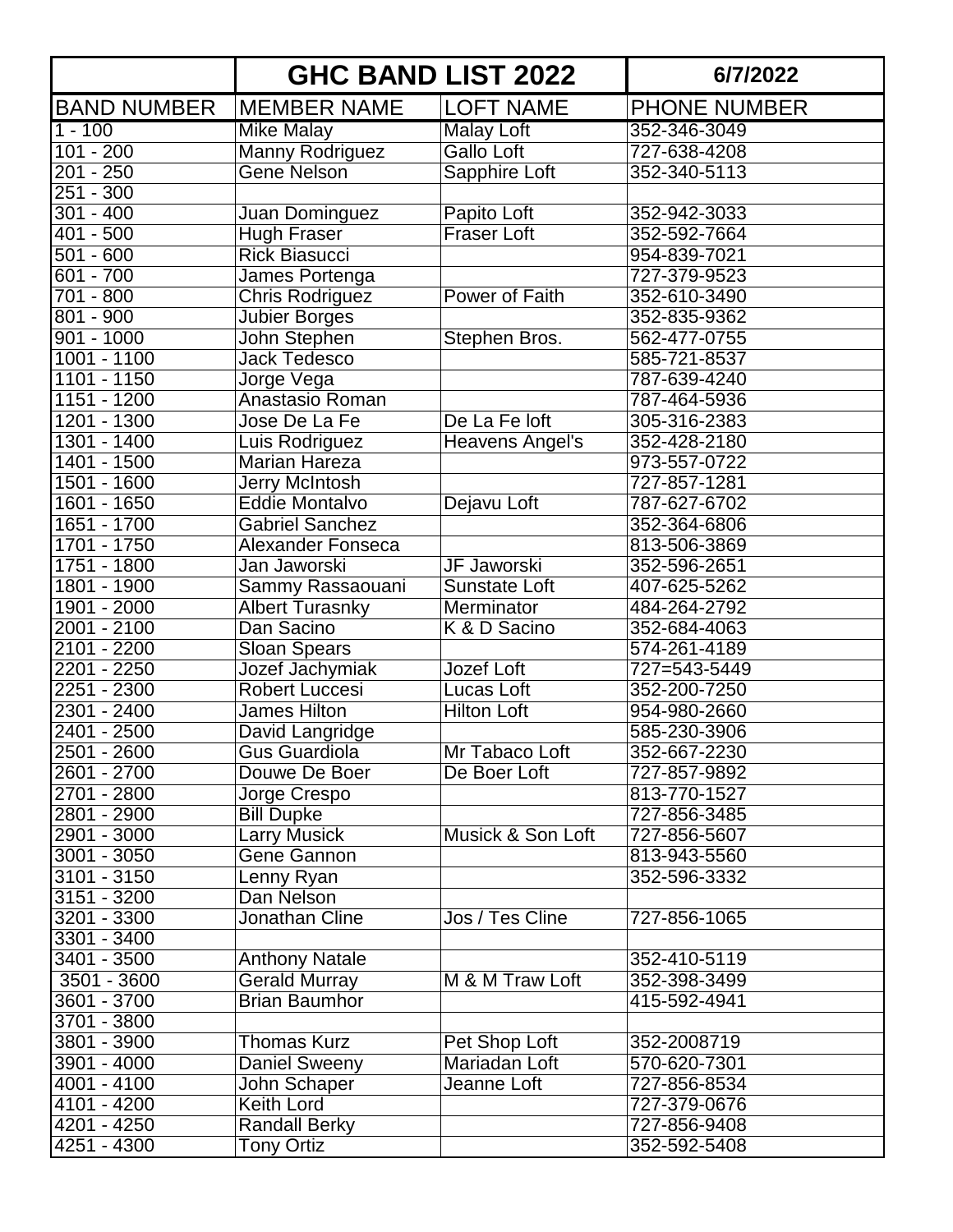| $4301 - 4400$            | <b>Bill Welch</b>         |                            | 727-856-4785 |
|--------------------------|---------------------------|----------------------------|--------------|
| 4401 - 4500              | Sal Lama                  | Lama Family Loft           | 727-379-0632 |
| 4501 - 4600              | Dean Jamieson             |                            | 727-378-5074 |
| $4601 - 4700$            | Dale Parliman             | Parliman Loft              | 352-247-0793 |
| 4701 - 4800              | Ray Moya                  |                            | 352-586-7435 |
| 4801 - 4900              | Maria Suti                | Mariadan Loft              | 570-620-7301 |
| 4901 - 5000              | Gilbert Delgado           | D & R Loft                 | 352-556-9502 |
| $5001 - 5100$            | <b>Bruce Cerone</b>       | WoodsEnd / Perry           | 727-856-7146 |
| 5101 - 5150              | Juan Dominguez            | Papito Loft                | 352-942-3033 |
| 5151 - 5200              | Jose De La Fe             | De La Fe Loft              | 305-316-2383 |
| 5201 - 5300              |                           |                            |              |
| 5301 - 5400              | James Portenga            |                            | 727-379-9523 |
| 5401 - 5500              | Sammy Rassaouani          | <b>Sunstate Loft</b>       | 407-625-5262 |
| 5501 - 5600              | Jerry McIntosh            |                            | 727-857-1281 |
| 5601 - 5650              | <b>Bruce Cerone</b>       | WoodsEnd / Perry           | 727-856-7146 |
| 5651 - 5700              | Dean Jamieson             |                            | 727-378-5074 |
| 5701-5750                | <b>Frank Varriello</b>    | Frank's Loft               |              |
| 5751 - 5800              |                           |                            | 352-592-7122 |
|                          | <b>Bob Frank</b>          |                            | 727-378-3863 |
| 5801 - 5900              |                           |                            |              |
| 5901 - 5950              | <b>Mike Giosa</b>         |                            |              |
| 5951 - 6000              | Robert Lucchesi           | Lucas Loft                 | 352-200-7250 |
| $\overline{6001} - 6100$ | Pedro Perez               |                            | 352-200-9300 |
| 6101 - 6200              | Mike Chamoun              |                            | 352-597-8086 |
| 6201- 6300               | Vic Sternberg             | Sternberg Loft             | 727-856-4596 |
| 6301- 6400               | John Roan                 |                            | 408-747-7202 |
| 6401- 6500               | Lazlo Szentendrei         | Lazlo Loft                 | 813-732-7552 |
| 6501 - 6600              | <b>Idalberto Quintero</b> | Quintero Loft              | 786-406-4203 |
| 6601- 6650               | Hugh McKinnis             | Bama Loft                  | 352-597-8766 |
| 6651 - 6700              | <b>Charlie Blumberg</b>   |                            | 352-686-6619 |
| 6701 - 6800              | <b>William Melendez</b>   | Mel's Loft                 | 727-378-4034 |
| 6801 - 6900              | <b>Kyle Bolton</b>        |                            | 352-442-8799 |
| 6901-7000                | Jim Shumway               | <b>Screaming Eagles</b>    | 352-361-4052 |
| 7001-7100                | Jeff Sanchez              | <b>Real Madrid Loft</b>    | 561-506-2969 |
| 7101 - 7200              | Stefan Vasko              |                            | 727-967-9508 |
| 7201 - 7300              |                           |                            |              |
| 7301 - 7400              | <b>Mike Carrature</b>     | <b>Villa Rosa</b>          | 352-942-5120 |
| 7401 - 7500              | <b>Steve Mitchell</b>     |                            | 516-662-4264 |
| 7501 - 7600              | <b>Horst Hackermer</b>    |                            | 727-856-5633 |
| 7601 - 7700              | <b>Charlie Geraci</b>     | Spirit 76 loft             | 352-428-9055 |
| 7701 - 7750              | <b>Idalberto Quintero</b> | Quintero Loft              | 786-406-4203 |
| 7751 - 7800              | Larry Rose                | Larry Loft                 | 352-596-1241 |
| 7801 - 7900              | <b>Conrad Rees</b>        |                            | 352-556-3755 |
| 7901 - 8000              | John Gallagher            | JC Gallagher               | 727-378-7103 |
| 8001 - 8050              | Niall Hyde                |                            | 708-935-3237 |
| 8051 - 8100              | John Bologa               | <b>Ashley Oaks Loft</b>    | 352-777-1218 |
| 8101 - 8200              | Jorge Vega                |                            | 787-639-4240 |
| 8201 - 8300              | Paul Hanna                | Hill Top Loft              | 708-704-2574 |
| 8301 - 8400              | <b>Phil Bomhoff</b>       | Syndicate Loft             | 727-857-1174 |
| 8401 - 8500              | Dennis Gaylord            |                            | 352-345-2783 |
| 8501-8600                | John Bologa               |                            | 352-777-1218 |
| 8601 - 8650              | <b>Richard Geurts</b>     | Dutchman Loft              | 715-453-8729 |
| 8651 - 8700              |                           | <b>Frontier Wings Loft</b> | 352-597-9742 |
|                          | <b>Anthony Frontiero</b>  |                            |              |
| 8701 - 8800              | Sal Zito                  |                            | 815-871-7707 |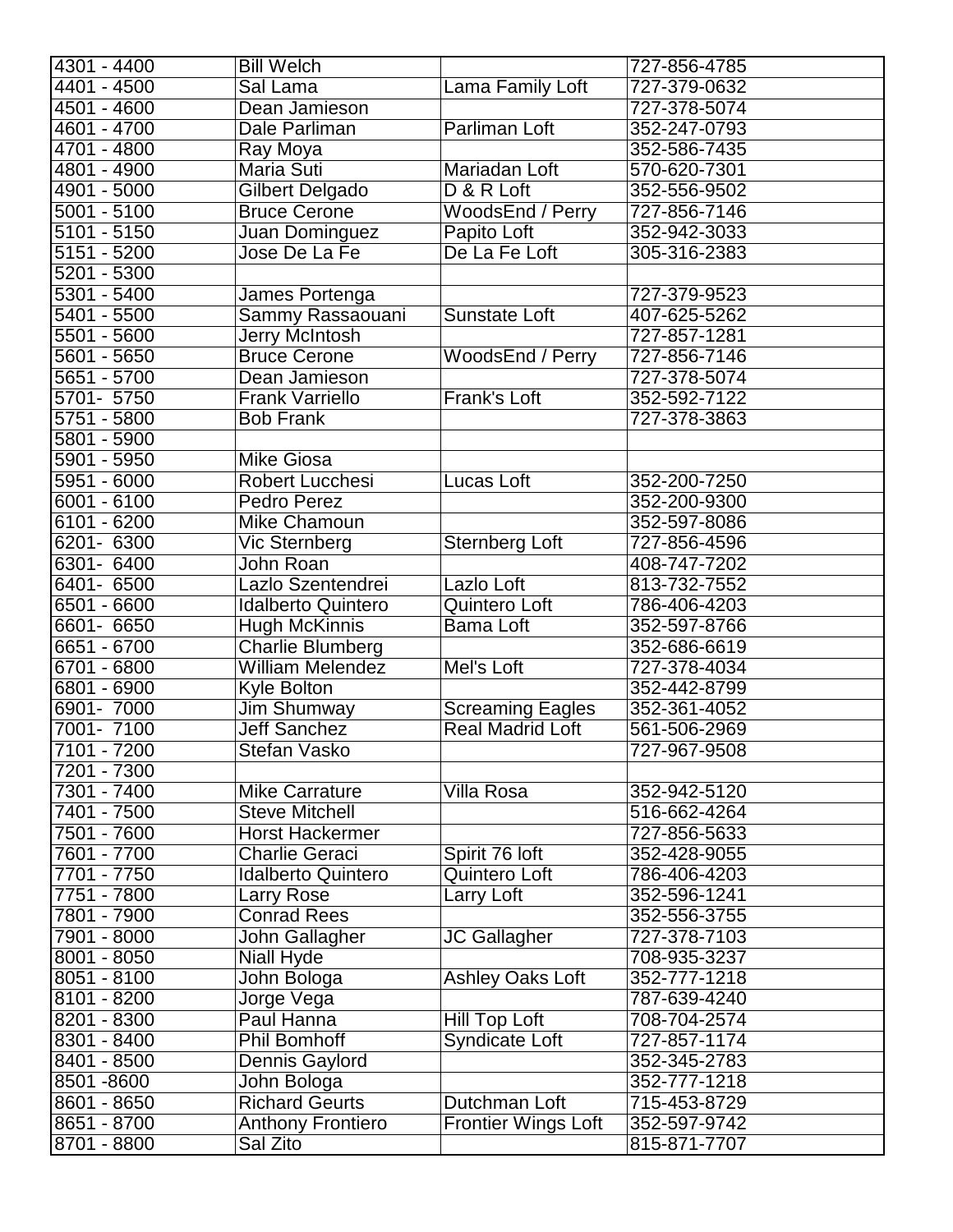| 8801 - 8850     | Ken Hardy               | Tiki Bar Loft           | 727-389-7211 |
|-----------------|-------------------------|-------------------------|--------------|
| 8851 - 8900     | Henning Koch            |                         | 727-857-4043 |
| 8901 - 9000     | Paul Hanna              | Hill Top Loft           | 708-704-2574 |
| 9001 - 9100     | <b>Victor Fernandez</b> |                         | 786-307-1112 |
| $9101 - 9124$   | Dean Dusing             |                         | 727-857-7874 |
| $9125 - 9150$   | Vic Sternberg           |                         | 727-856-4596 |
| $9151 - 9200$   | Joe Charvat             | Twin Points Loft        | 301-370-0637 |
| $9201 - 9300$   | <b>Jose Rodriguez</b>   |                         | 954-479-0272 |
| $9301 - 9400$   | Alexis Garcia           |                         | 707-750-3386 |
| 9401 - 9500     | Andreas Monka           |                         | 727-377-2047 |
| $9501 - 9600$   |                         |                         |              |
| 9601 - 9650     | Laurie McConnell        |                         | 727-207-9700 |
| 9651 - 9700     | <b>Tony Gogonis</b>     |                         | 727-856-4276 |
| $9701 - 9750$   | Jubier Borges           |                         | 352-835-9362 |
| 9751 - 9800     | Joe Charvat             | Twin Points Loft        | 301-370-0637 |
| 9801 - 9850     |                         |                         |              |
| 9851 - 9900     | <b>Livan Treto</b>      | <b>Swat Loft</b>        | 352-777-2334 |
| $9901 - 10000$  |                         |                         |              |
| $10001 - 10100$ | Ernesto Pena            |                         | 352-835-8780 |
| 10101 - 10200   | Randi Sanso             |                         | 786-606-4606 |
| 10201 -10300    |                         |                         |              |
| 10301 - 10400   |                         |                         |              |
| 10501 - 10600   | Don Blank               |                         | 727-856-8272 |
| 10601 - 10700   |                         |                         |              |
| 10701 - 10800   |                         |                         |              |
| 10801 - 10850   | <b>Randall Berky</b>    |                         | 727-856-9408 |
| 10851 - 10900   | <b>Gene Nelson</b>      | Sapphire Loft           | 352-340-5113 |
| 10901 11000     |                         |                         |              |
| 11001 - 11100   | Dave Gage               |                         | 352-596-1908 |
| 11101 - 11200   | Alexis Garcia           |                         | 707-750-3386 |
| 11201 - 11300   |                         |                         |              |
| 11301 - 11400   |                         |                         |              |
| 11401 - 11500   |                         |                         |              |
| 11501 - 11600   |                         |                         |              |
| 11701 - 11800   | <b>Jeff Sanchez</b>     | <b>Real Madrid Loft</b> | 561-506-2969 |
| 11801 - 11850   | <b>Gabriel Sanchez</b>  |                         | 352-364-6806 |
| 11901 - 12000   | <b>Jose Rodriguez</b>   |                         | 954-479-0272 |
|                 |                         |                         |              |
|                 |                         |                         |              |
|                 |                         |                         |              |
|                 |                         |                         |              |
|                 |                         |                         |              |
|                 |                         |                         |              |
|                 |                         |                         |              |
|                 |                         |                         |              |
|                 |                         |                         |              |
|                 |                         |                         |              |
|                 |                         |                         |              |
|                 |                         |                         |              |
|                 |                         |                         |              |
|                 |                         |                         |              |
|                 |                         |                         |              |
|                 |                         |                         |              |